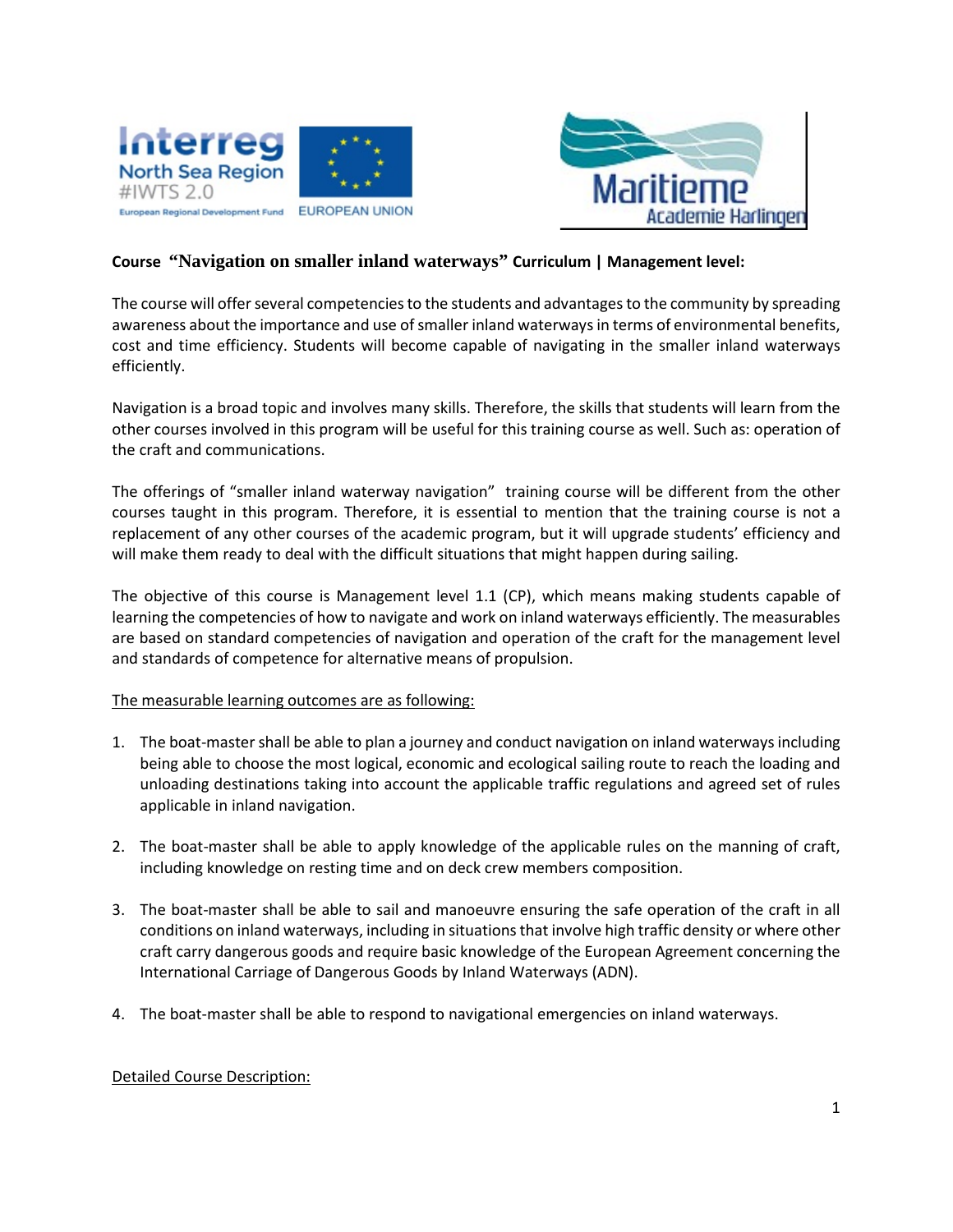Small inland waterway navigation will be a 5 day training course. The course carries a total of >26 hours. Four days of training with a total 24 contact hours, which is consist of 12 hours of theory and 12 hours of practical training. 6.5 hours of examination, which will be consist of 45 minutes of practical exam (simulator) per student and 1.5 hours of theoretical exam (Multiple choice questions). Duration of practical is exam depends on the number of students (group size).

The topics that will be covered during this training program are mainly based on the standards of management level competenciessuch as; Navigation, Operation of the craft, communications, sailing with the aid of radar and expertise in alternative means of propulsion. For making it more concrete below is the timeline based course description.

| <b>Time-slot</b>  | <b>Topics</b>               | Learning outcome                                       |
|-------------------|-----------------------------|--------------------------------------------------------|
| Morning session   | plan<br>and<br>a<br>journey | The boat-master shall be able to plan a journey and    |
| $09:00 - 12:00$   | conduct<br>navigation<br>on | conduct navigation on inland waterways including       |
|                   | inland waterways            | being able to choose the most logical, economic and    |
|                   |                             | ecological sailing route to reach the loading and      |
|                   |                             | unloading destinations taking into account the         |
|                   |                             | applicable traffic regulations and agreed set of rules |
|                   |                             | applicable in inland navigation.                       |
| Lunch Break       |                             |                                                        |
| $12:00 - 13:00$   |                             |                                                        |
| Afternoon Session | knowledge<br>0f<br>the      | The boat-master shall be able to apply knowledge of    |
| $13:00 - 16:30$   | applicable rules on inland  | the applicable rules on the manning of craft,          |
|                   | waterways                   | including knowledge on resting time and on deck        |
|                   |                             | crew members composition                               |

## **Day.1 (Monday):**

## **Day.2 (Tuesday) total 6 hours:**

| Time-slot                          | <b>Topics</b>                                                        | <b>Learning outcomes</b>                                                                                                                                                                                                                                                                                                                                                                              |
|------------------------------------|----------------------------------------------------------------------|-------------------------------------------------------------------------------------------------------------------------------------------------------------------------------------------------------------------------------------------------------------------------------------------------------------------------------------------------------------------------------------------------------|
| Morning session<br>$09:00 - 12:00$ | sail and manoeuvre in all<br>conditions<br>inland<br>on<br>waterways | The boat-master shall be able to sail and manoeuvre<br>ensuring the safe operation of the craft in all<br>conditions on inland waterways, including in<br>situations that involve high traffic density or where<br>other craft carry dangerous goods and require basic<br>knowledge of the European Agreement concerning<br>the International Carriage of Dangerous Goods by<br>Inland Waterways (ADN |
| Lunch Break<br>$12:00 - 13:00$     |                                                                      |                                                                                                                                                                                                                                                                                                                                                                                                       |